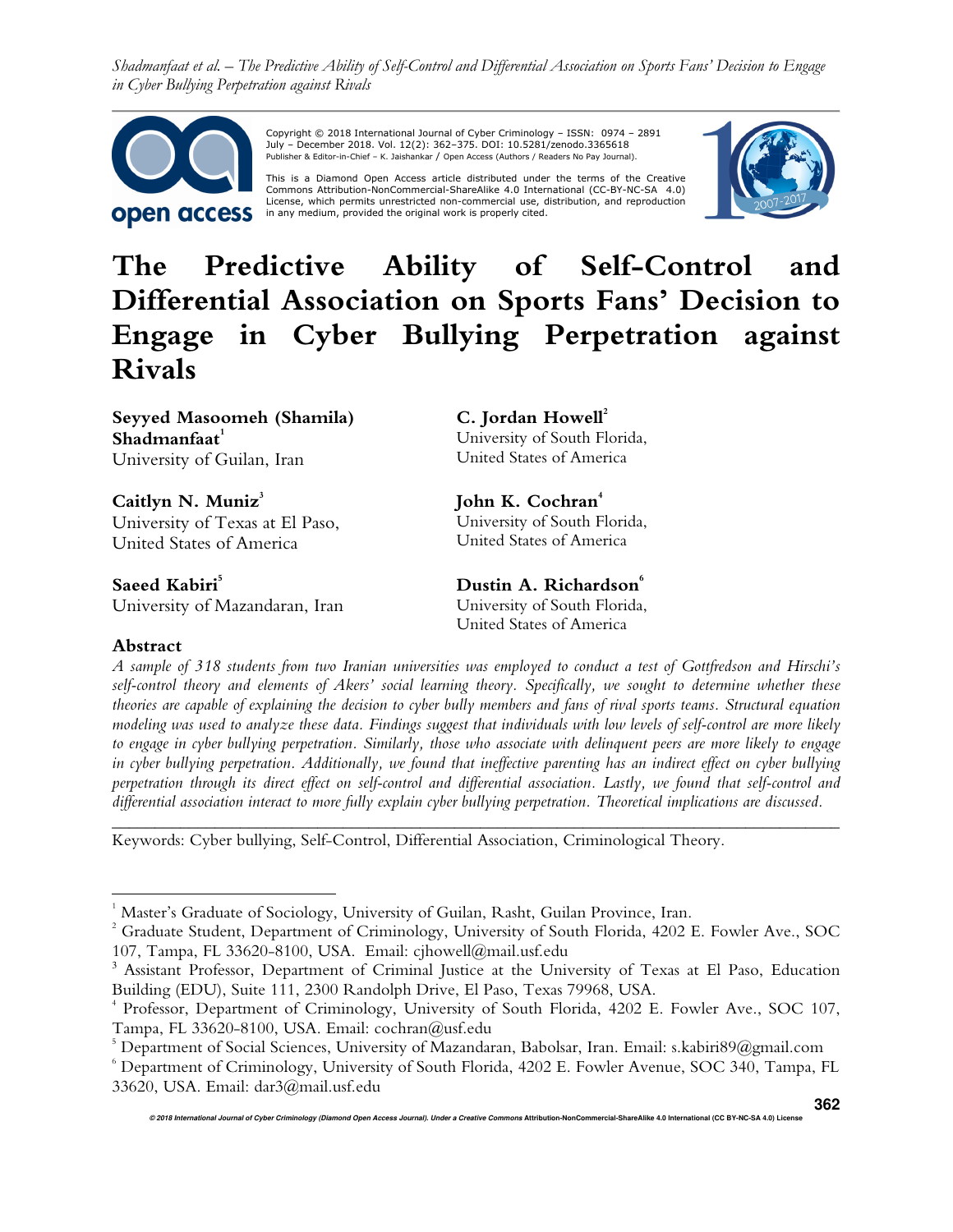

#### **Introduction**

Cyber bullying, Self-Control, Differential Association, Criminological Theory For many, sports are a part of everyday life and provide a great deal of entertainment, whether that consists of small talk at work or a gathering with friends to watch a sporting event. Supporting the same team can draw fans together, whereas supporting rival teams can create division. This is especially true in Iran, where it is commonplace for sports fans to support Iranian athletes while openly harassing athletes, coaches, and fans of rival sports teams, hereafter referred to as rivals (ISNA, 2013). Recent scholarship has shown competitiveness to be culturally normative in Iran. Iranian athletes who lack self-control often use performance-enhancing drugs to gain an unfair advantage (Kabiri, Cochran, Severson, Shadmanfaat, Rahmati, & Sharepour, 2018). If athletes do not perform as expected, fans turn violent (Shadmanfaat, Cochran, Muniz, & Kabiri, 2018). The known competitiveness surrounding sports fandom in Iran makes it ideal for studying cyber bullying perpetration against rivals.

 As the Internet, and cyber bullying by extension, become increasingly prevalent throughout society, it is unsurprising to see an increase in attention paid by criminologists. Within the literature, cyber bullying is typically defined as intentional and repeated aggression facilitated in an electronic context against individuals who are unable to defend themselves (Kowalski, Limber, & Agatston, 2012; Patchin & Hinduja, 2012). Though cyber bullying occurs in cyber space, victimization has consequences in the physical world. Studies have found that nearly threequarters of youth in school experience some form of cyber bullying every year (Juvonen & Gross, 2008; Katzer, Fetchenhauer, & Belschak, 2009), and cyber bullying victimization is associated with a host of antisocial behaviors, including suicide (Beran & Li, 2005; Mitchell, Ybarra, & Finkelhor, 2007; Privitera & Campbell, 2009; Ybarra, Diener-West, & Leaf, 2007).

Cyber bullying is not limited geographically, but instead is commonplace throughout the developed world (Smith, 2012). Although the literature lacks extensive cross-cultural examination, individuals residing in Australia and many European countries are less aggressive than those living in the United States, suggesting that similar differences may exist in a crosscultural comparison of the frequency of cyber bullying perpetration (Bergeron & Schneider, 2005). More specifically, both cyber bullying perpetration and victimization are more common among Iranian youth than youth in Finland (Jaghoory, Björkqvist, & Österman, 2015). Conjointly, these findings warrant the examination of cyber bullying in various cultural climates. Considering the majority of theory testing is conducted within the United States, it is important to conduct such tests in other countries to determine if theories of deviance possess predictive ability across various cultures.

In attempt to expand the scope of criminological theory and gain a fuller understanding of why Iranian sports fans engage in cyber bullying perpetration against rivals, Shadmanfaat and colleagues (2019) applied social learning theory. Although a step in the right direction, the study suffers from a considerable flaw: it does not consider other theoretically relevant variables. The current study aims to bridge this gap in the literature by exploring the interaction between self-control and differential association and its effect on Iranian sports fans' decision to engage in cyber bullying perpetration against rivals.

## **Theoretical Framework**

Two of the most prominent and empirically-supported theories in criminology are Gottfredson and Hirschi's (1990) self-control theory and Akers' (1998) social learning theory. Both have generated a large body of research; however, there remains much work to be done to truly understand how self-control affects the social learning process in regard to one's decision to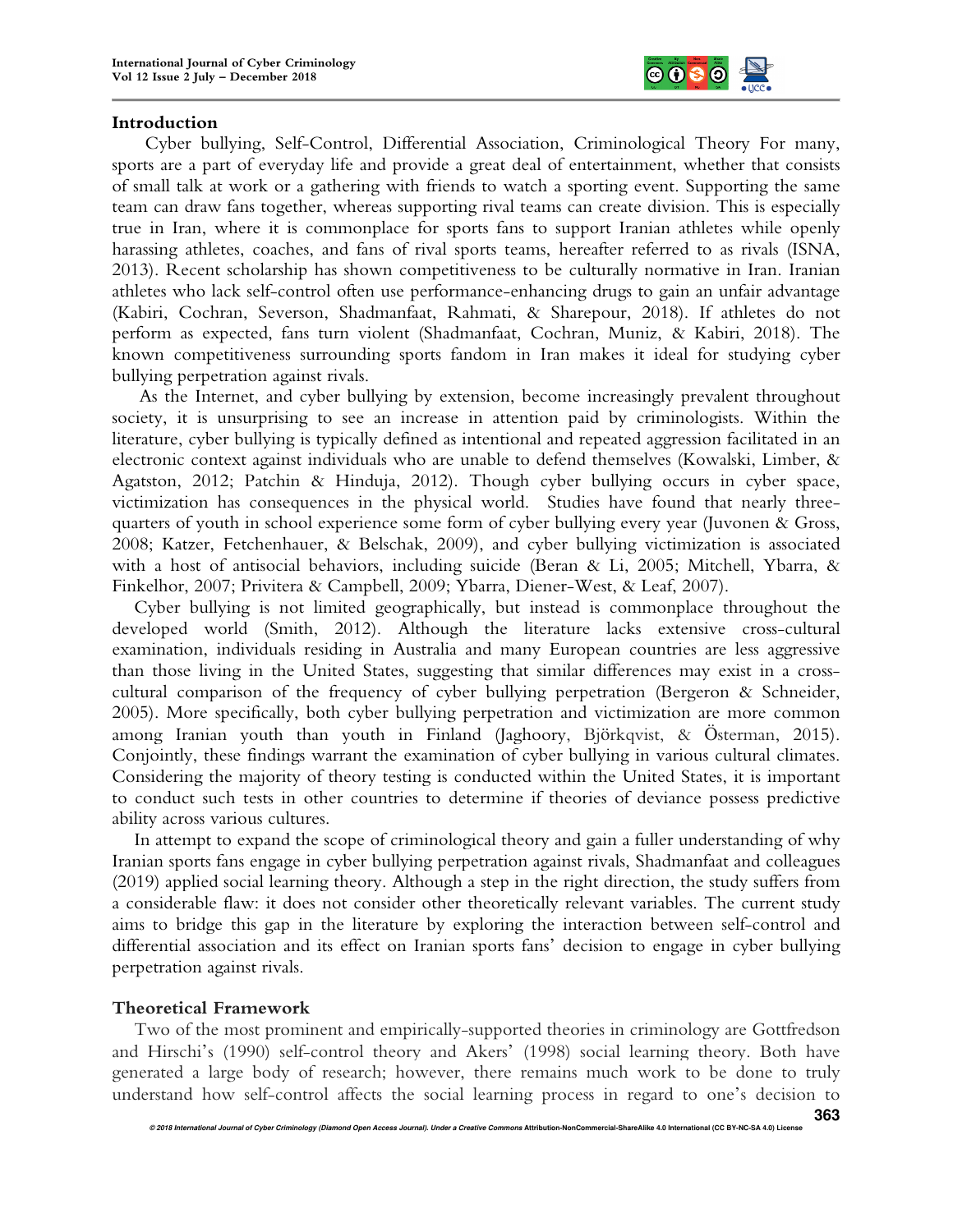engage in cyber bullying perpetration. There is a dearth of cyber bullying literature regarding this issue, but researchers have made great strides in understanding the process in both the physical world and in cyberspace.

## *Self-Control Theory*

Gottfredson and Hirschi (1990) proposed that self-control accounts for differences in the extent to which people are vulnerable to temptations. In other words, low self-control, in the presence of crime opportunity, is argued to be the sole contributor of criminal and analogous behaviors. Gottfredson and Hirschi (1990) argued that self-control is developed early in life (by ages 8-10) and is stable throughout the life-course. In accordance with this theory, the factor most significantly contributing to low self-control is ineffective parenting. In order to teach a child selfcontrol, three elements are necessary: the parent(s) must monitor, recognize, and punish deviant behavior (Gottfredson & Hirschi, 1990).

Moreover, Gottfredson and Hirschi (1990) argued that parents who possess low self-control are less equipped to socialize their children. Additionally, parental criminality, family size, having a single-parent family, and having a mother who works outside of the home hinder the socialization process. When the socialization process is impeded, and the child is unable to develop selfcontrol, they become impulsive, insensitive, physical, risk-taking, short-sighted, and non-verbal (Gottfredson & Hirschi, 1990). Buker (2011) examined existing literature (*n*=44) to determine how self-control is developed. He found Gottfredson and Hirschi's (1990) explanation to be lacking in complexity, and argued that other important factors exist. Other studies, such as the one conducted by Hope and colleagues (2012), found support for Gottfredson and Hirschi's (1990) assertion that ineffective parenting impedes the development of self-control. More recently, low self-control, stemming from ineffective parenting, has been found to increase a child's involvement in online deviance (Baek, 2018).

While low self-control is a significant risk factor for personal problems, higher levels of selfcontrol have been found to decrease the risk of personal and interpersonal problems (Tangney, Baumeister, & Boone, 2004). More specifically, high levels of self-control are correlated with a higher grade point average, fewer reports of psychopathology, higher self-esteem, less alcohol abuse, less binge eating, better interpersonal and relationship skills, secure attachment (Tangney, Baumeister, & Boone, 2004), and decreased likelihood of bullying perpetration (Chui & Chan, 2012).

Self-control has also proven to have relevance in cyberspace. Low self-control is correlated with producing child pornography (Clevenger, Navarro, & Jasinski, 2014), cyber loafing while at work (Restubog, Garcia, Toledano, Amarnani, Tolentino, & Tang, 2011), and cyber bullying (Vazsonyi, Machackova, Sevcikova, Smahel, & Cerna, 2012). Interestingly, cyber bullying patterns resemble traditional bullying patterns, for both perpetration and victimization, from a random sample of youth from 25 European countries (Vazsonyi et al., 2012). In addition, selfcontrol, or the lack thereof, is consistently and significantly associated with bullying, both cyber and traditional (Vazsonyi et al., 2012).

While there has been substantial support for the idea that self-control is responsible for deviance, Pratt and Cullen (2000) found that self-control and variables from social learning theory are "strong predictors of crime, and that controlling for one set of variables is unlikely to eliminate the effects of the other" (p. 948). Since Pratt and Cullen's (2000) study, a growing body of literature has supported this claim (Burruss, Bossler, & Holt, 2012; Holt, Bossler, & May, 2012), which runs counter to the argument that low self-control is the sole cause of crime.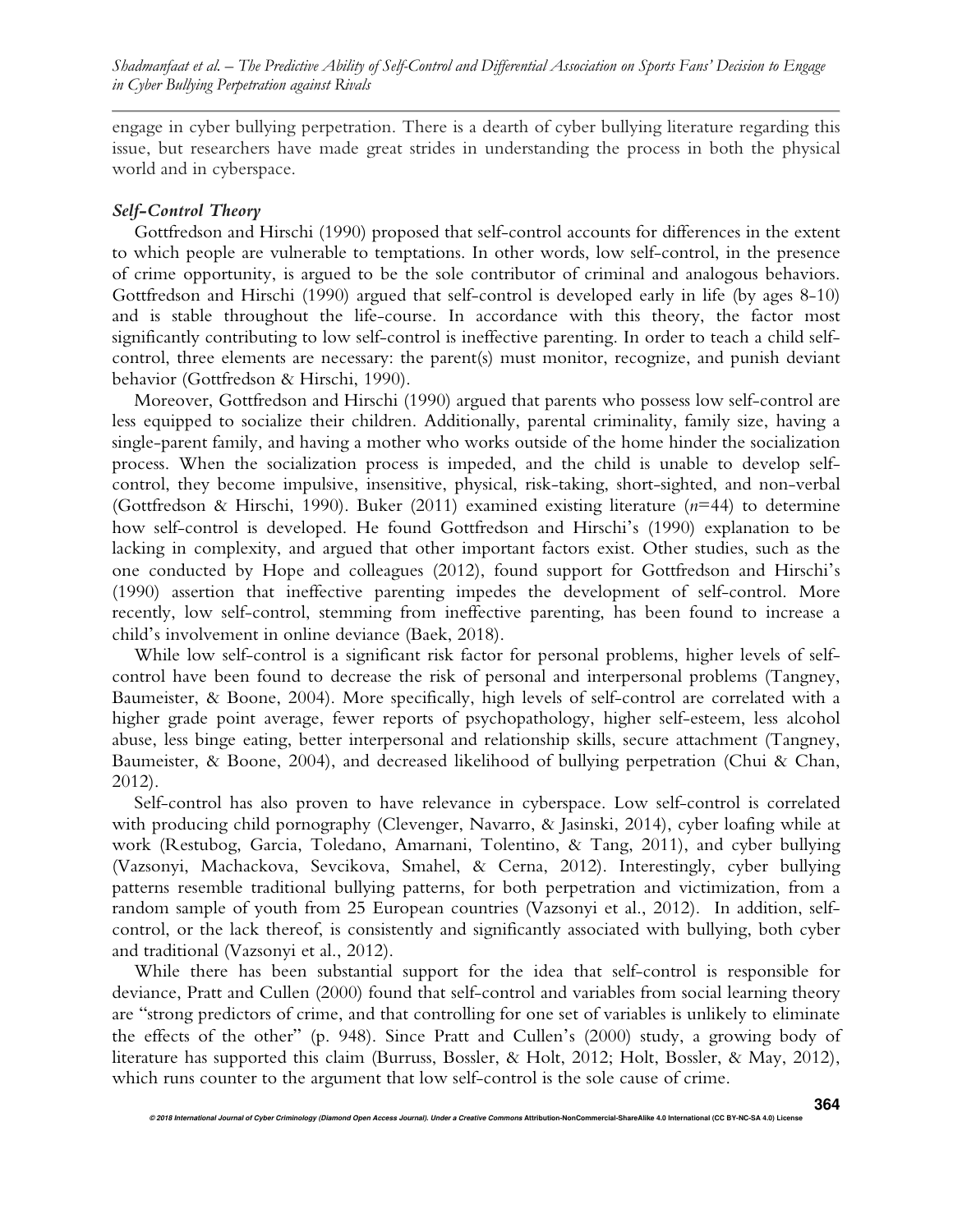

## *Social Learning Theory*

There are four concepts central to Akers' (1998) social learning theory: differential association, differential reinforcement, definitions, and imitation. Differential association is an individual's interactions with others. When an individual associates with criminals, they are exposed to antisocial norms, values, and attitudes, which increase the likelihood that they will commit crime. The entire learning process operates through differential association. Second to prior deviant behavior, differentially associating with deviant peers is the best predictor of crime and delinquency (Akers & Jensen, 2006). Differential reinforcement consists of the punishments and rewards that an individual receives from their social circles for committing various acts, whether criminal or non-criminal. It is argued that an individual who is rewarded for antisocial behavior is more likely to engage in such behavior. Definitions are one's own beliefs and attitudes, which are shaped by both differential association and differential reinforcement. Possessing an excess of definitions favorable to crime increases the likelihood of offending. Imitation occurs when an individual mimics a learned behavior, but is more important for the onset of a behavior rather than the longevity. Stated more precisely, one cannot commit crime if one never learns how to do so.

Social learning theory is one of the most empirically-supported theories in criminology. It has been used to explain a wide array of behaviors including, but not limited to, alcohol use among the elderly (Akers, La Greca, Cochran, & Sellers, 1989), repetitive intimate partner violence (Cochran, Sellers, Wiesbrock, & Wilson, 2011), smoking (Kobus, 2003), and gender differences in drug use (Svensson, 2003). Additionally, social learning theory has proven to have relevance in cyberspace. It has been used as an explanation for music piracy (Hinduja& Ingram, 2009), some forms of computer hacking (Morris & Blackburn, 2009), and cyber bullying perpetration (Low & Espelage, 2013; Shadmanfaat, Howell, Muniz, Cochran, Kabiri, & Fontaine, 2019).

# **The Full Model**

As mentioned above, Gottfredson and Hirschi (1990) stated that low self-control (in the presence of crime opportunity) is the sole cause of crime. Additionally, it has been established that variables from social learning theory remain significant when put into the same model as selfcontrol (Pratt & Cullen, 2000). Since Pratt and Cullen's (2000) study, researchers have made advancements in the literature by examining the full effect of variables from social learning theory and self-control in both the physical world and cyberspace.

In the physical world, research has established that neither social learning theory nor selfcontrol theory are singularly correct (e.g., McGloin & Shermer, 2009; Meldrum, Young, & Weerman, 2009). Rather, both low self-control and deviant peers are criminogenic risk factors. Moreover, deviant peer structure may promote deviant behavior wherein individuals who were "central members" of a deviant group are more likely to offend in the future. Self-control influences network structure in that those with low levels of self-control are more active within a deviant group (McGloin & Shermer, 2009).

When examining both direct and indirect measures of peer delinquency, self-control and associating with delinquent peers are correlated with delinquency (Meldrum, Young, & Weerman, 2009). More interestingly, self-control has a greater effect on delinquency when a direct measure of peer delinquency is considered (Meldrum, Young, & Weerman, 2009). Moreover, there is an interaction effect in that the effect of self-control decreases as peer delinquency decreases. Overall, these findings indicate that peer delinquency has an effect on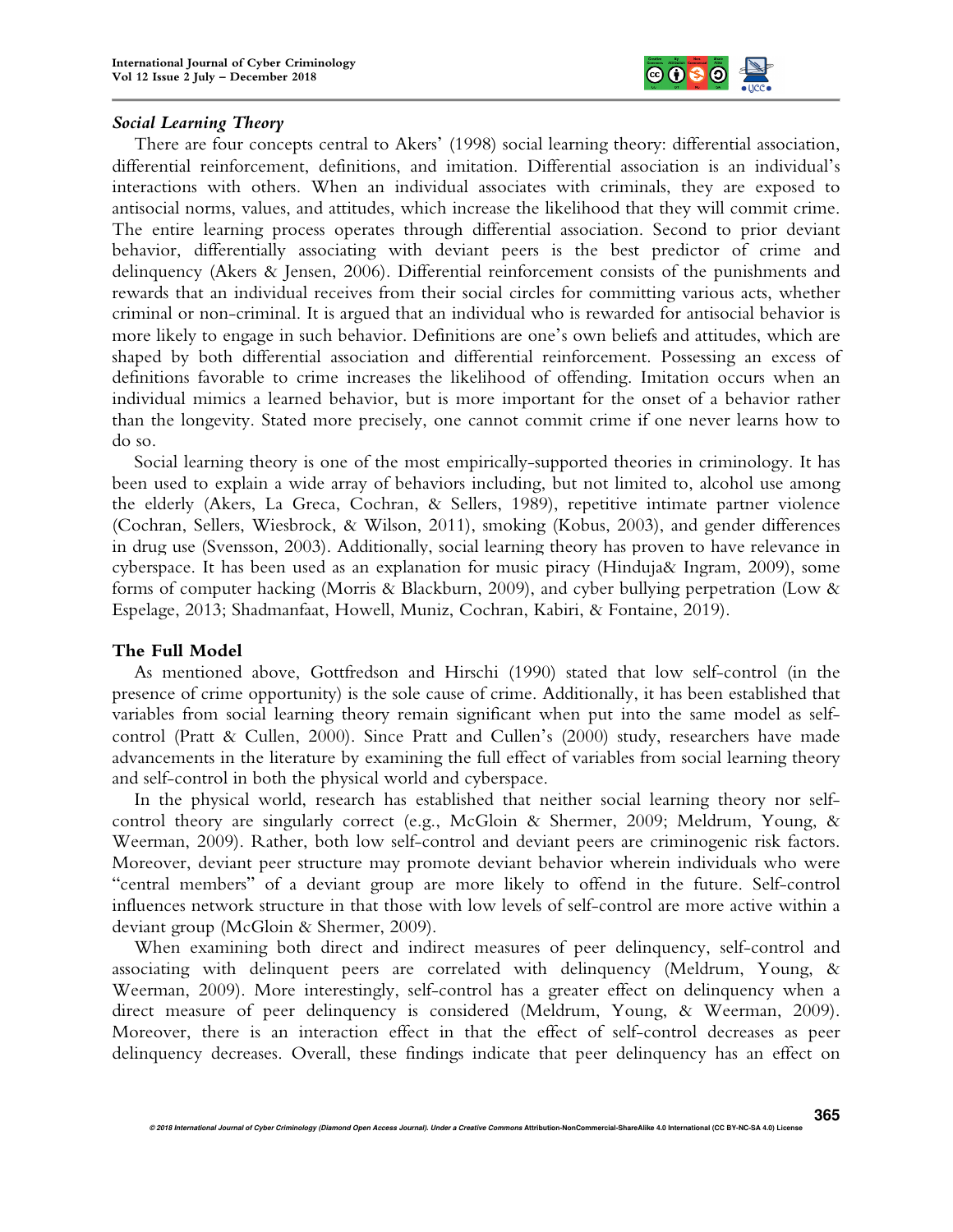delinquency—a finding that is in opposition to Gottfredson and Hirschi's (1990) claim that selfcontrol is the sole cause of crime.

As cyber deviance becomes increasingly more prevalent, researchers are beginning to more fully examine its correlates, and findings in cyberspace often parallel findings in the physical world. Self-control and peer association have been found to correlate with myriad forms of cyber deviance, including piracy, harassment, online pornography, and hacking (Holt et al., 2012; Higgins & Makin, 2004; Hinduja & Ingram, 2008; Meldrum & colleagues, 2009). For example, having low levels of self-control and associating with peers who engage in software piracy increase involvement in software piracy (Higgins & Makin, 2004). More specifically, low self-control does not correlate with software piracy for those students who do not have many delinquent friends, but has a strong correlation for those students who have many delinquent friends (Higgins & Makin, 2004).

Similarly, when examining the interaction effect of social learning, self-control, and ethical beliefs on individuals' involvement in music piracy, self-control conditions the effects differential association and differential reinforcement have on music piracy (Hinduja & Ingram, 2008). In other words, there is an interaction effect between variables from social learning theory and selfcontrol (Hinduja & Ingram, 2008; Meldrum et al., 2009). Social learning variables also mediate the effect of self-control on piracy; self-control's indirect effect on piracy is greater than its direct effect, which, in essence, means that the vast majority of self-controls' importance is its ability to explain association with delinquent friends (Burruss et al., 2012).

Regarding cyber bullying specifically, Li and colleagues (2016), using a sample of middle school students, examined the explanatory power of both self-control and social learning theory on cyber bullying. Both theories significantly predicted cyber bullying perpetration; however, the social learning process partially mediated the effect of self-control. Therefore, the authors concluded that self-control is most important in its ability to explain association with delinquent peers (Li et al., 2016).

In sum, the aforementioned studies have provided insight into how one's self-control and the social learning process interact. However, the literature is predominantly conducted using an American sample and little attention is given to the reasons individuals engage in cyber bullying perpetration against rivals (cf. Shadmanfaat et al., 2019). This lack of attention is surprising considering that cyber bullying is a worldwide phenomenon and athletes are easy targets given their high-profile status. The current study seeks to bridge these gaps in the literature by exploring the interaction between self-control and the social learning process on Iranian sports fans' decision to engage in cyber bullying perpetration against rivals. Specifically, the current study seeks to answer the following research questions:

- 1. Does self-control influence an individual's decision to cyber bully rivals?
- 2. Does differential association influence an individual's decision to cyber bully rivals?
- 3. Does ineffective parenting have an effect on an individual's level of self-control?
- 4. Does ineffective parenting influence an individual's decision to associate with delinquent peers?
- 5. Does ineffective parenting indirectly influence an individual's decision to cyber bully rivals through its effect on self-control and differential association?
- 6. Do the effects of differential association and self-control interact to more fully explain cyber bullying perpetration against rivals?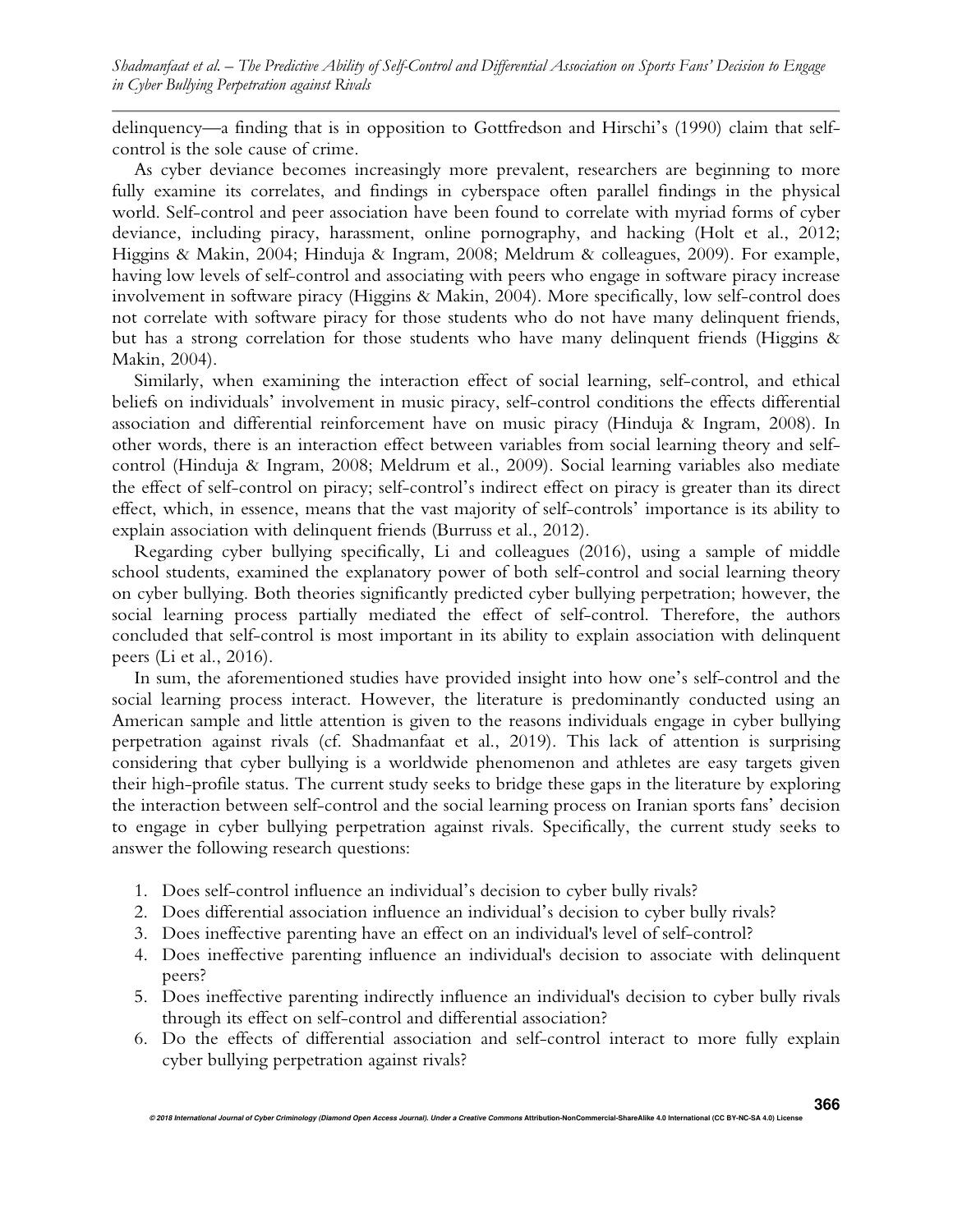

We hypothesize that participants with low self-control will be more likely to cyber bully rivals than those with higher levels of self-control. We also hypothesize that participants who associate with delinquent peers will be significantly more likely to cyber bully rivals than those who do not associate with delinquent peers. Moreover, we hypothesize that participants who experienced ineffective parenting will have lower levels of self-control and be more likely to associate with delinquent peers. In addition, we hypothesize that ineffective parenting will indirectly lead to increased cyber bullying perpetration. Lastly, we hypothesize that the effects of self-control and differential association will combine for a cumulative effect that serves as a better predictor of one's cyber bullying habits.

## **Methodology**

To answer the proposed research questions, we surveyed a random sample of 318 students that attended either the University of Guilan or the Rasht branch of the Islamic Azad University in Rasht, Iran. To participate in the study, participants had to identify as fans of a sports club. Participants were not required to be supportive of any particular team. Of the participants, 48 percent of respondents were female, 42.2 percent were between the ages of 20 and 24, 21.5 percent were between the ages of 25 and 30, and 12.1 percent were older than 30. The survey was distributed in Persian and results were then translated to English.

## *Independent variables*

Influenced by extant literature showing self-control theory's relevancy to cyberspace (Clevenger et al., 2016; Restubog et al., 2011; Vazsonyi et al., 2012) and to address a gap in the cyber bullying literature, we sought to test the effect that self-control has on individuals' propensity to cyber bully rivals. Measures of self-control, ineffective parenting, and differential association were employed as this study's independent variables. Self-control was measured using the Grasmick et al. (1993) scale, which includes measures of impulsivity, a preference for simple tasks, risk-seeking behavior, a preference for physical activities, self-centeredness, and temper. Responses to each of the self-control scale's items ranged from strongly agree (1) to strongly disagree (5). Additionally, a scale was used to measure the latent construct of ineffective parenting, or inept socialization, because of its hypothesized effect on self-control. This scale utilizes questions developed by Simons and colleagues (1994) and Unnever and colleagues (2006). Included are measures for parental monitoring, inconsistent discipline, harsh parenting, and unsupervised time. The ineffective parenting scale consisted of responses ranging from "never" (1) to "always" (5).

Finally, a self-report scale was used to measure differential association. The scale was influenced by Hinduja and Patchin (2010; 2013) and contains four items that inquired about participants' friends' behaviors online. Specifically, the differential association scale asked participants how many of their friends did things like post mean comments directed at, or spread rumors about, rivals online. Respondents were informed that rivals could include members, coaches, athletes, and fans of opposing teams. Responses for the differential association scale included: none of them  $(0)$ ; a few of them  $(1)$ ; some of them  $(2)$ ; most of them  $(3)$ ; and, all of them  $(4)$ .

# *Dependent variable*

To measure the dependent variable, cyber bullying perpetration against rivals, we used a scale influenced by Hinduja and Patchin's (2013) work that assessed participants' online behavior. More specifically, the cyber bullying scale allowed the researchers to collect information regarding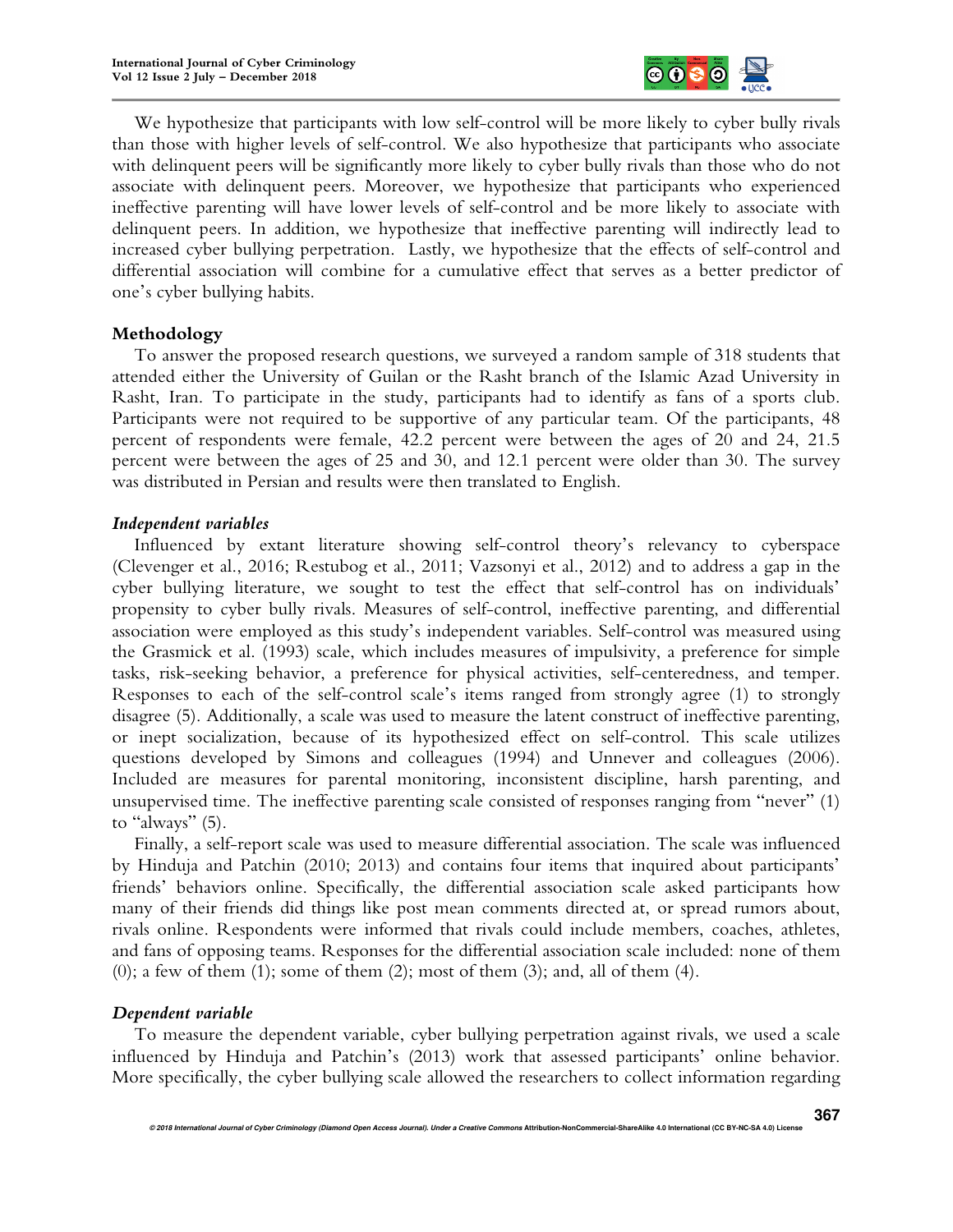how frequently participants bullied rivals online. The acts of bullying measured included the spreading of rumors about, and threatening the safety of, rivals online. Responses ranged from never (0) to every day (4).

#### **Analytic strategy**

Given this study's hypotheses, structural equation modeling (SEM) was the most appropriate statistical analysis for several reasons. First, the use of the latent variables, self-control and ineffective parenting, made SEM appropriate because this technique begins by producing a confirmatory factor analysis, which allows the construct validity of the measures to be assessed by determining how well the model fits the data (Higgins, Fell, & Wilson, 2006). Descriptive statistics, including factor loadings, for the theoretical factors can be found in Table 1. Model fit statistics, located in Table 3, suggest that our model is a good fit for the data. Second, the possibility that the outcome variable from one equation becomes a predictor variable in the next equation made SEM appropriate as our study attempts to discover whether ineffective parenting mediates the effects of low self-control and delinquent peers.

|                               | Factor<br>Analysis | Composite<br>Reliability | <b>AVE</b> | Skewness | Kurtosis |
|-------------------------------|--------------------|--------------------------|------------|----------|----------|
| Cyber bullying against Rivals | $0.84 - 0.92$      | 0.95                     | 0.89       | 1.33     | 0.27     |
| Impulsive                     | $0.67 - 0.79$      | 0.84                     | 0.56       | 1.41     | 1.35     |
| Temper                        | $0.69 - 0.77$      | 0.81                     | 0.52       | 0.71     | $-0.03$  |
| Risk-Seeking                  | $0.67 - 0.76$      | 0.81                     | 0.52       | 0.50     | 0.74     |
| Physical Activities           | $0.55 - 0.75$      | 0.75                     | 0.43       | 0.51     | 0.03     |
| Self-Centeredness             | $0.67 - 0.74$      | 0.80                     | 0.49       | 0.85     | 0.33     |
| Simple Task                   | $0.63 - 0.81$      | 0.82                     | 0.53       | 0.75     | $-0.25$  |
| Peers' Cyber bullying         | $0.56 - 0.86$      | 0.79                     | 0.49       | 0.78     | $-0.22$  |
| Harsh Discipline              | $0.58 - 0.70$      | 0.78                     | 0.42       | 0.66     | $-0.39$  |
| Parental Monitoring           | $0.65 - 0.76$      | 0.87                     | 0.49       | 0.68     | 0.03     |
| Unsupervised Time             | $0.61 - 0.81$      | 0.80                     | 0.51       | 0.58     | $-0.36$  |
| Inconsistent Discipline       |                    |                          |            | 0.87     | $-0.41$  |

#### **Table 1. Descriptive Statistics of Theoretical Factors**

Note = Factor analysis is based on first order factor analysis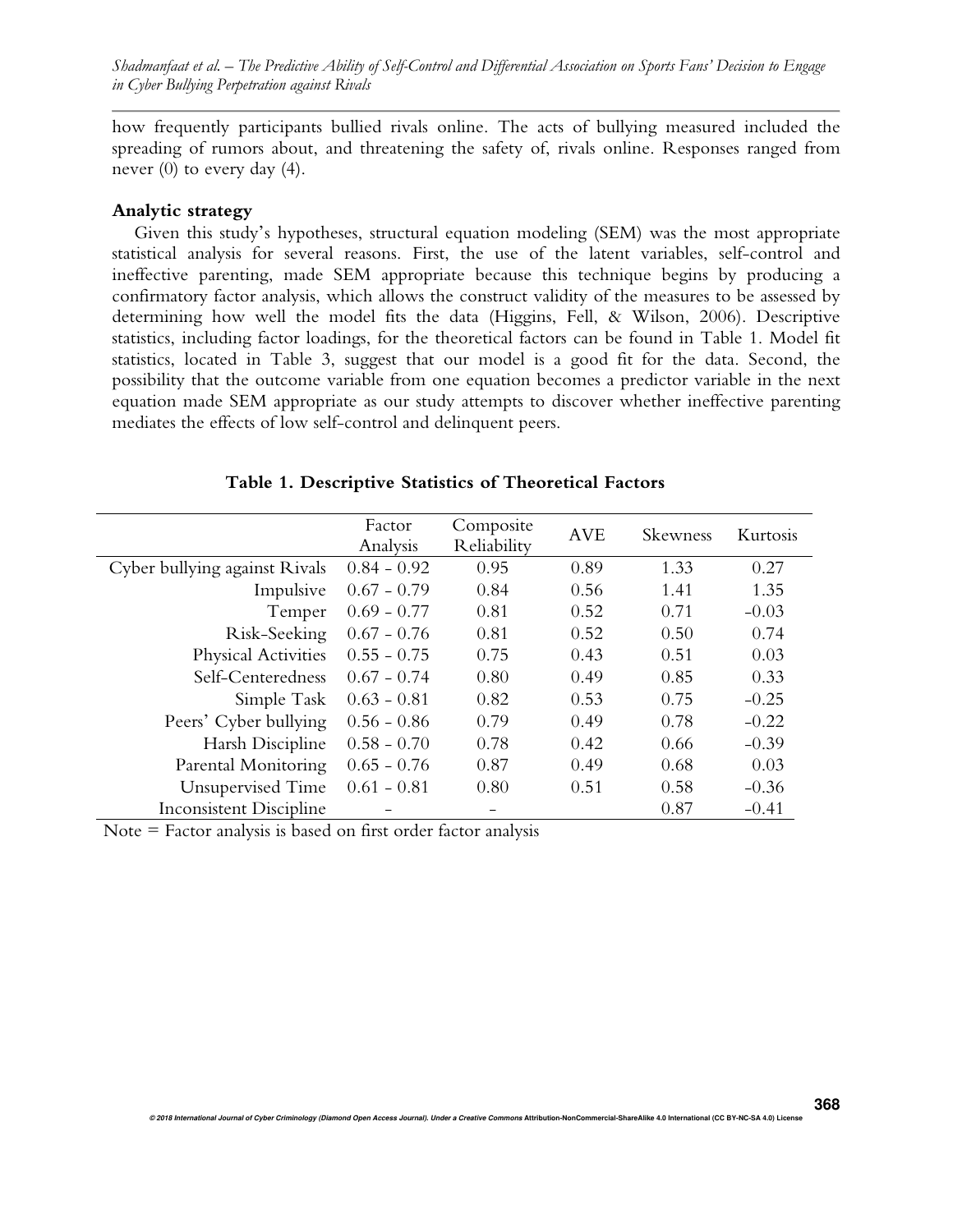





## **Results**

## *1. Correlation Analyses*

Bivariate correlations, presented in Table 2, show an inverse relationship between cyber bullying perpetration against rivals and self-control. Stated another way, a decrease in self-control is associated with an increase in cyber bullying perpetration against rivals. Similarly, there is a significant correlation between differential association and cyber bullying perpetration against rivals — higher levels of differential association are associated with increased perpetration of cyber bullying.

|                                                 | М     | SD    |                      |          |             |      |
|-------------------------------------------------|-------|-------|----------------------|----------|-------------|------|
| 1. Cyber bullying                               | 4.65  | 5.65  | 1.00                 |          |             |      |
| 2. Low Self-Control                             | 54.76 | 11.94 | $0.45**$             | 1.00     |             |      |
| 3. Peers' Cyber bullying                        | 5.31  | 3.71  | $0.51$ <sup>**</sup> | $0.32**$ | 1.00        |      |
| 4. Ineffective Parenting                        | 41.80 | 10.36 | $0.26$ **            | $0.29*$  | $0.24\star$ | 1.00 |
| Note: $\star_p < 0.05$ , $\star \star_p < 0.01$ |       |       |                      |          |             |      |

## *2. Mediation Analyses*

We hypothesized that there would be a structural relationship between our main indicators: ineffective parenting, low self-control, differential association, and fans' cyber bullying. To investigate the direct and indirect effects of these main factors on fans cyber bullying, the bootstrapping method ( $n = 2000$ ) in AMOS was used. As the structural modeling analysis shows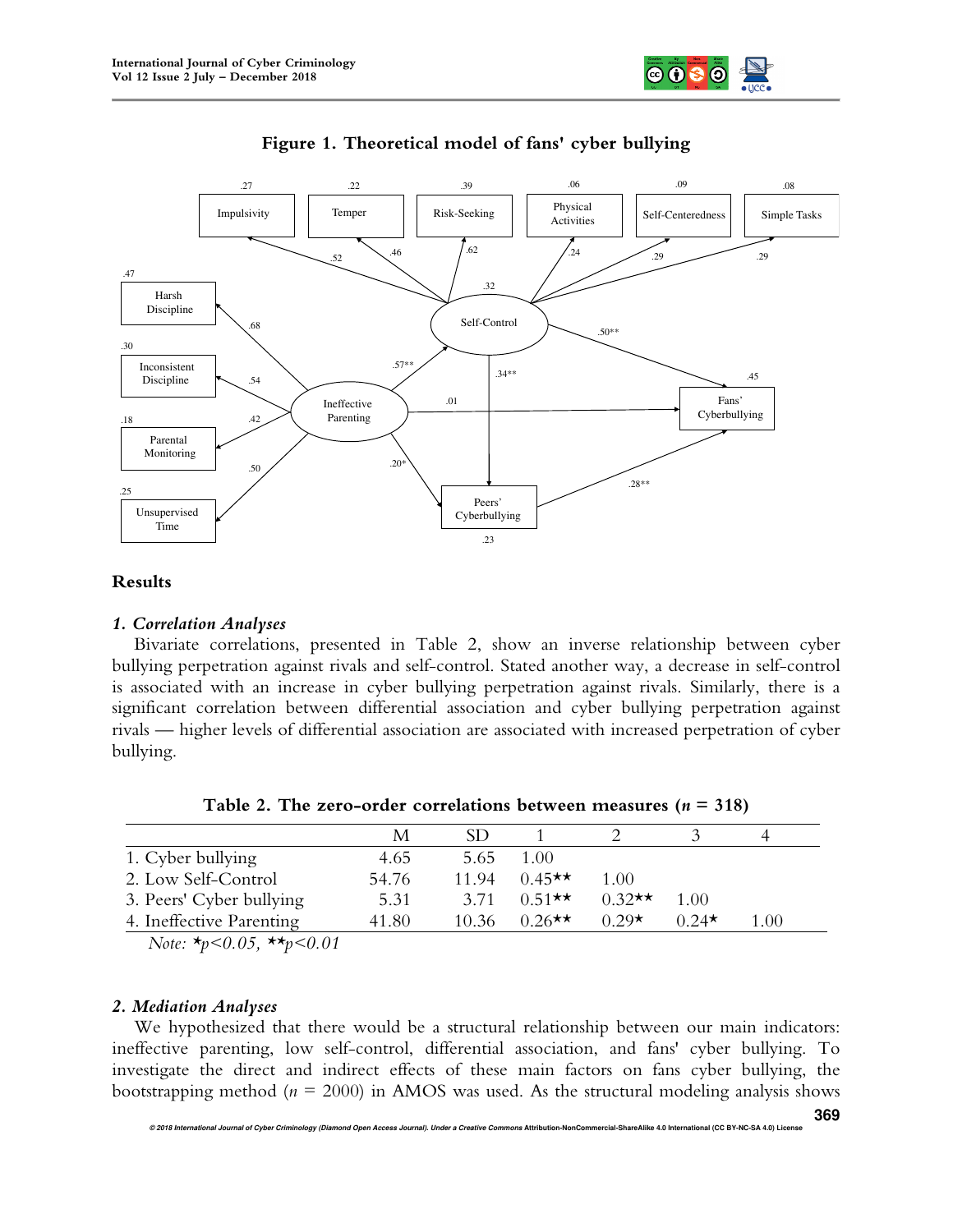(Table 3), fans' cyber bullying is significantly and directly predicted by low self-control ( $b = 0.50$ ,  $p \leq .001$ ) and peers' cyber bullying (b = 0.28, p < .001). Moreover, ineffective parenting has a direct effect on self-control (b = 0.57, p < .001) and peers' cyber bullying (b = 0.20, p = 0.04) and, from these paths, indirectly effects fans' cyber bullying behaviors ( $b = 0.39$ ,  $p < .001$ ). In addition, measures of self-control have a direct effect on peers' cyber bullying ( $b = 0.34$ ,  $p =$ .002) and, from these paths, indirectly affects fans' cyber bullying perpetration (b = 0.19, p < 0.001).

|                                                                                |              |                              | Mediated<br>Direct Effect |            | Mediated        |            |
|--------------------------------------------------------------------------------|--------------|------------------------------|---------------------------|------------|-----------------|------------|
|                                                                                |              |                              |                           |            | Indirect Effect |            |
|                                                                                |              |                              | B                         | Beta       | B               | Beta       |
| Fans' cyber bullying                                                           | $\leftarrow$ | Self-Control                 | 1.41                      | $0.50$ *** | 0.27            | $0.09$ *** |
| Fans' cyber bullying                                                           | $\leftarrow$ | Peers' Cyber bullying        | 0.43                      | $0.28$ *** |                 |            |
| Fans' cyber bullying                                                           | $\leftarrow$ | <b>Ineffective Parenting</b> | 0.02                      | 0.01       | 1.30            | $0.39$ *** |
| Low Self-Control                                                               | $\leftarrow$ | Ineffective Parenting        | 0.67                      | $0.57$ *** |                 |            |
| Peers' Cyber bullying                                                          | $\leftarrow$ | Ineffective Parenting        | 0.43                      | $0.20*$    | 0.42            | $0.19$ *** |
| Peers' Cyber bullying                                                          | $\leftarrow$ | Self-Control                 | 0.62                      | $0.34**$   |                 |            |
| CMIN= 95.158, DF= 51, P=.001, CMIN.DF= 1.885, RMR=.751, GFI= .650, AGFI= .923, |              |                              |                           |            |                 |            |
| IFI= $.916$ , CFI= $.914$ , RMSEA= $.053$                                      |              |                              |                           |            |                 |            |
| $\perp$ 2005 $\perp$ 2004 2004                                                 |              |                              |                           |            |                 |            |

## **Table 3. Results of mediated direct and indirect effects of independent measures on fans' cyber bullying**  $(n = 318)$

 $\star$ p<0.05,  $\star\star$ p<0.01, p<.001

## *3. Interaction Analyses*

Since previous researchers predicted that differential association may moderate the effect of self-control on deviant behaviors like fans' cyber bullying (Bossler & Holt, 2010; Hinduja & Ingram, 2008), interactions between differential association (peers' cyber bullying) and measures of self-control were created and then explored. Mean-centered multiplicative interaction terms were calculated for low self-control with a conditioning variable (peers' cyber bullying). We estimated three sets of regression equations in which only one group of interaction terms (Model 3) were included (Table 4). In order to assess the moderator effects, we used hierarchical multiple regression wherein Model 1 represents the effects of low self-control (centered) on fans' cyber bullying, Model 2 assesses the effect of centered conditional variables (peers' delinquency and peers' cyber bullying) on fans' cyber bullying, and Model 3 reports the effect of the interaction terms on fans' cyber bullying. Regarding differential association with deviant peers as a moderator, the inclusion of low self-control\* peers' cyber bullying ( $b = 0.25$ ) increased the predictive power of the main effect (low self-control on fans' cyber bullying) by 20% ( $\mathbb{R}^2$  change = 0.06, F Change  $= 31.04$ \*\*, p = 0.01), from 20% to 40%. This finding suggests that fans' relationships with peers who have a history of cyber bullying perpetration increases the relationship between low selfcontrol and cyber bullying. In other words, differential association boosts the effect of low selfcontrol on fans' cyber bullying.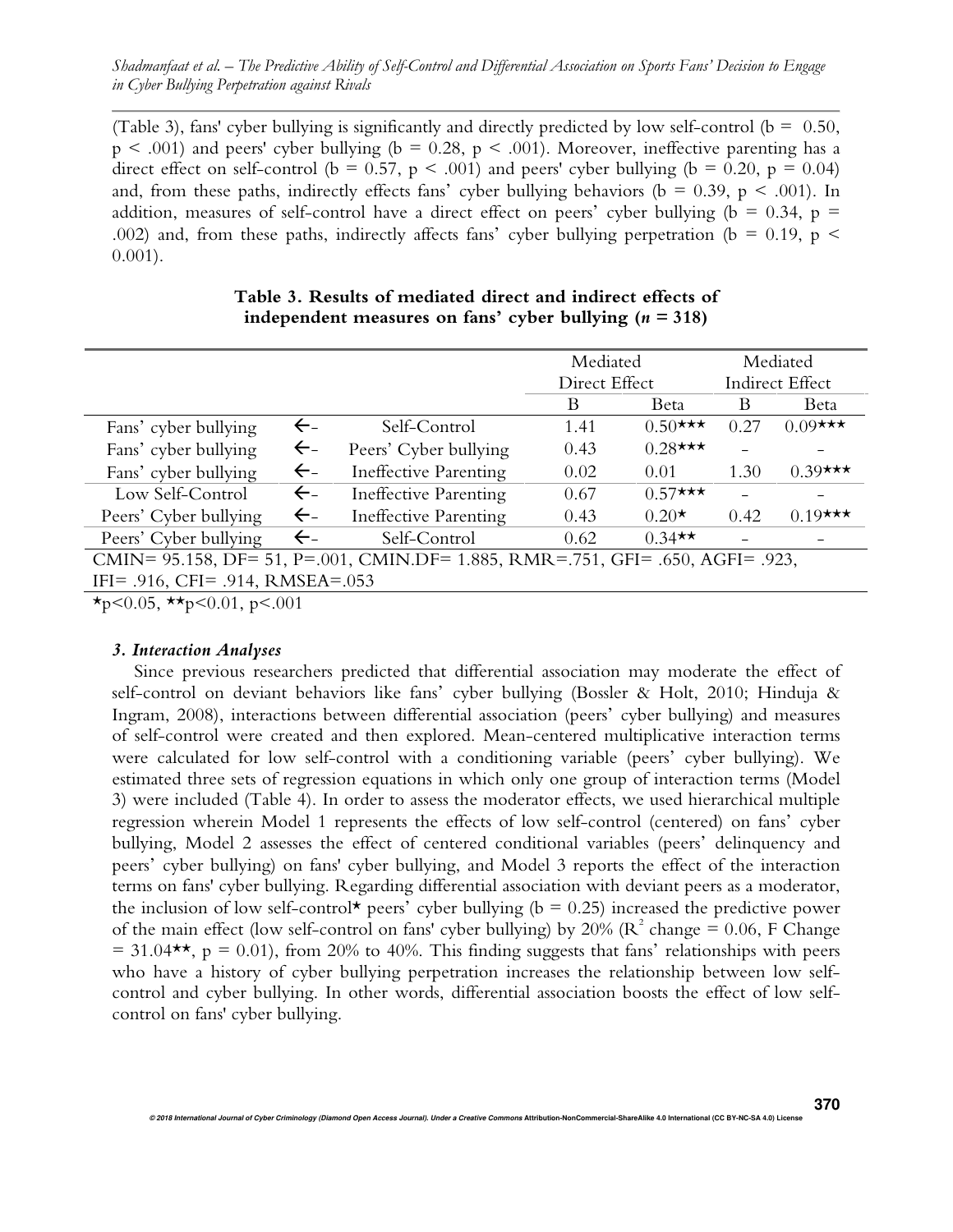

|                                            | Fans' Cyber bullying |                 |                 |  |  |
|--------------------------------------------|----------------------|-----------------|-----------------|--|--|
|                                            | Model 1              | Model 2         | Model 3         |  |  |
|                                            | B(b)                 | B(b)            | B(b)            |  |  |
| Constant                                   | $4.65**$             | $4.65**$        | $4.22**$        |  |  |
| Self-control                               | $0.21(0.45)$ **      | $0.15(0.32)$ ** | $0.15(0.33)$ ** |  |  |
| Peers' Cyber bullying                      |                      | $0.61(0.40)$ ** | $0.51(0.34)$ ** |  |  |
| Self-control $\star$ Peers' Cyber bullying |                      |                 | $0.03(0.25)$ ** |  |  |
| R squared (Adjusted R squared)             | 0.20(0.20)           | 0.35(0.34)      | 0.40(0.40)      |  |  |
| R squared change                           | 0.20                 | 0.15            | 0.06            |  |  |
| F Change                                   | $78.82**$            | $69.97**$       | $31.04**$       |  |  |

# **Table 4. Results for interaction analyses predicting fans' cyber bullying (n = 318)**

Note:  $\star_p \leq .05$ .  $\star \star_p \leq .01$ .

# **Discussion and Conclusion**

Over the last few decades, Gottfredson and Hirschi's (1990) self-control theory and Akers' (1998) social learning theory have enjoyed a great deal of empirical support. Of concern, however, is whether these theories will continue to maintain relevance moving forward, particularly in explaining non-traditional deviance such as cyber bullying. The recent emergence of cyber bullying is quickly becoming an issue in the age of technology, and it is important that criminologists understand the behavior. The purpose of this study was to empirically test the applicability of these two theories in explaining cyber bullying to address this concern.

Among a sample of Iranian college students, we predicted that those possessing low self-control and those who associate with deviant peers are significantly more likely to cyber bully rivals than their counterparts. We also predicted that ineffective parenting would indirectly influence fans' decision to cyber bully through its direct effect on self-control and differential association. Finally, we predicted that the effects of self-control and differential association would combine to create a complementary model that is better able to predict the cyber bullying of rivals. Our results indicated support for each hypothesis.

Consistent with Gottfredson and Hirschi's (1990) theory, participants with low levels of selfcontrol were significantly more likely to cyber bully rivals. The proliferation of mobile phones, the internet, and social media has drastically increased opportunities for cyber bullying. Those with low self-control are constantly presented with opportunities to engage in cyber bullying. The combination of low self-control and increased opportunities is a recipe for cyber bullying perpetration. Moreover, low self-control was related to having peers who engage in cyber bullying behaviors. This aligns with the idea that birds of a feather flock together (Gottfredson & Hirshi, 1990).

Relatedly, differential association resulted in an increase in cyber bullying. More specifically, those who associated with individuals who had a history of cyber bullying were more likely to cyber bully rivals themselves. Given the empirical research supporting the notion that peers' delinquency increases negative behaviors (Akers & Jenson, 2006), this finding is unsurprising; however, this finding does expand the explanatory value and generalizability of the theory as this is a very specific type of cyber bullying among a culturally unique sample.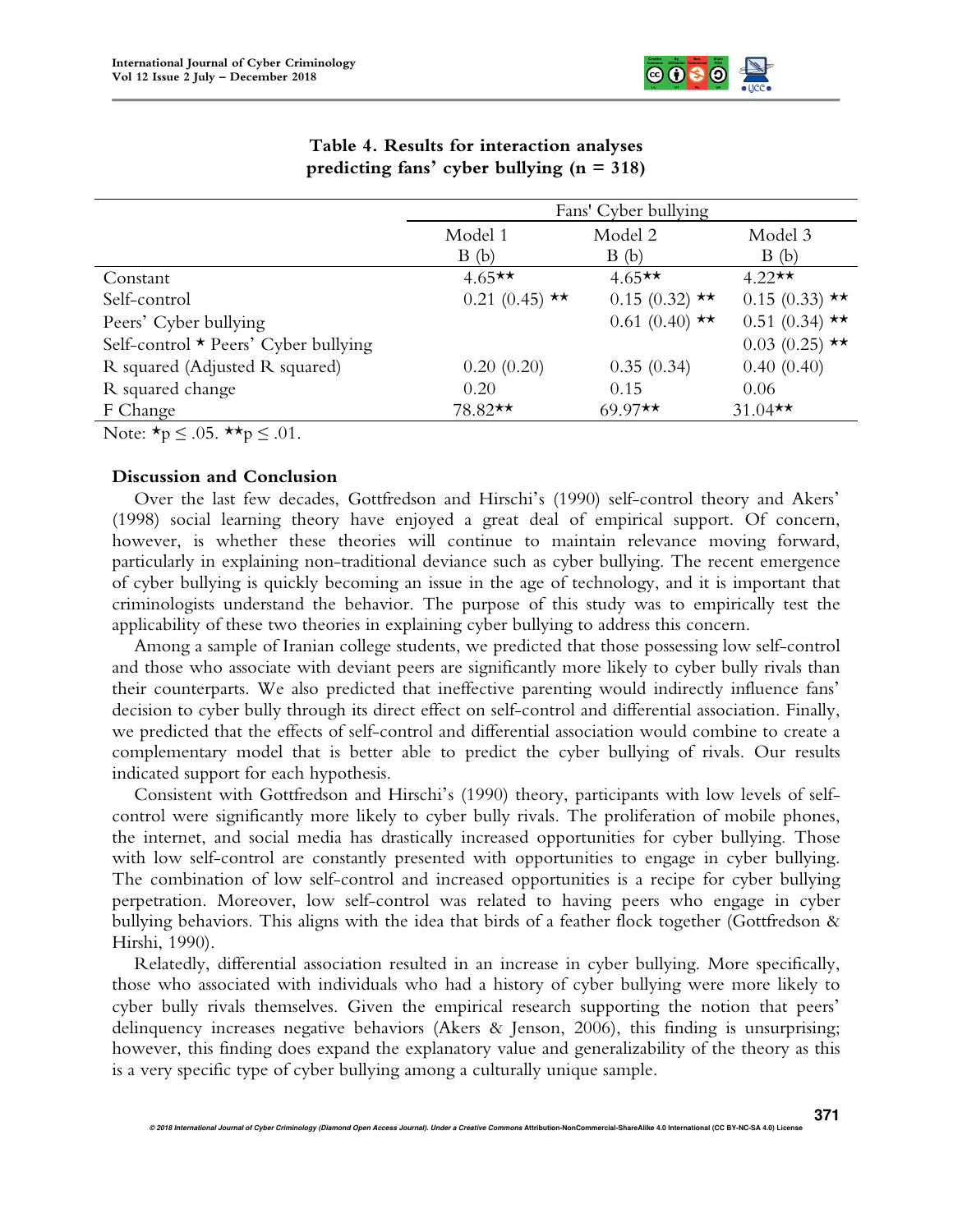Third, ineffective parenting had a direct effect on both self-control and differential association, and an indirect effect on fans' tendency to be involved in cyber bullying perpetration. This finding was especially interesting given the way in which ineffective parenting was measured. Gottfredson and Hirschi (1990) speculated that ineffective parenting in early childhood would lead to low self-control; yet, this study measured college-aged respondents' perceptions of ineffective parenting and found support. While we did not ask respondents about how they perceived their parent's parenting techniques in early childhood, we speculate that there would not be a substantial change in parenting from early childhood to late adolescence/early adulthood. In this vein, we speculate that the ineffective parenting strategies experienced by respondents mirror those occurring during early childhood that resulted in the individual's lifetime selfcontrol. Future research should attempt to disentangle respondent's early childhood perceptions of parenting, or, perhaps more accurately, use prospective research designs to examine parenting during childhood and later cyber bullying perpetration.

Finally, we found that self-control and differential association interact to more fully explain fans' decision to engage in cyber bullying. This interactive effect lends support to the argument that researchers should consider both self-control and differential association as important predictors of delinquency. Pratt and Cullen (2000) found that self-control and variables from social learning theory are "strong predictors of crime, and that controlling for one set of variables is unlikely to eliminate the effects of the other" (p. 948). The current study found that controlling for one variable does not eliminate the effect of the other, but instead they interact to more fully explain cyber bullying perpetration against sports rivals. Future studies should replicate the analyses presented to see if the findings hold when examining other forms of deviance in both cyberspace and the physical world.

Overall, this study has several theoretical implications. Most notably, the results of this study indicate further support for self-control and differential association as correlates of deviance. Many tests of these theories have found empirical support when examining crimes such as drug use (Kabiri, 2018; Svensson, 2003), drinking (Akers et al., 1989), or violence (Cochran et al., 2011). Yet, fewer studies have applied the theories to other forms of deviance. This study finds support using a rather unique sample for a specific type of deviance: cyber bullying against rivals. These findings, therefore, increase the generalizability and applicability of these theoretical components. Secondly, ineffective parenting was found to be a rather salient influence on both self-control and differential association. This finding suggests that parenting abilities and techniques are extremely important in both processes, with the results of ineffective parenting having deleterious effects on a child's behavior later in life. Furthermore, given that this study evaluated adults' perceptions of parenting and found significant results, perhaps the ramifications of ineffective parenting are not isolated to what is experienced during early childhood. More research is needed to further examine the effects of parenting strategies over the life course.

As with any study, this study has limitations. Most notably, the study only includes one component of Akers (1998) social learning theory: differential association. Although the social learning process operates through differential association, future studies should attempt to include all four components. In addition, employing a sample of college students harms the generalizability of the study's results; however, we do believe that utilizing an Iranian sample is a strength of the study. Empirical tests of criminological theories can benefit from an international perspective. Another limitation of the study stems from the nature of self-report data, which could open the results up to the effects of social desirability. Moreover, it may have been difficult for participants to accurately assess their behavior online over a year's time, which may skew the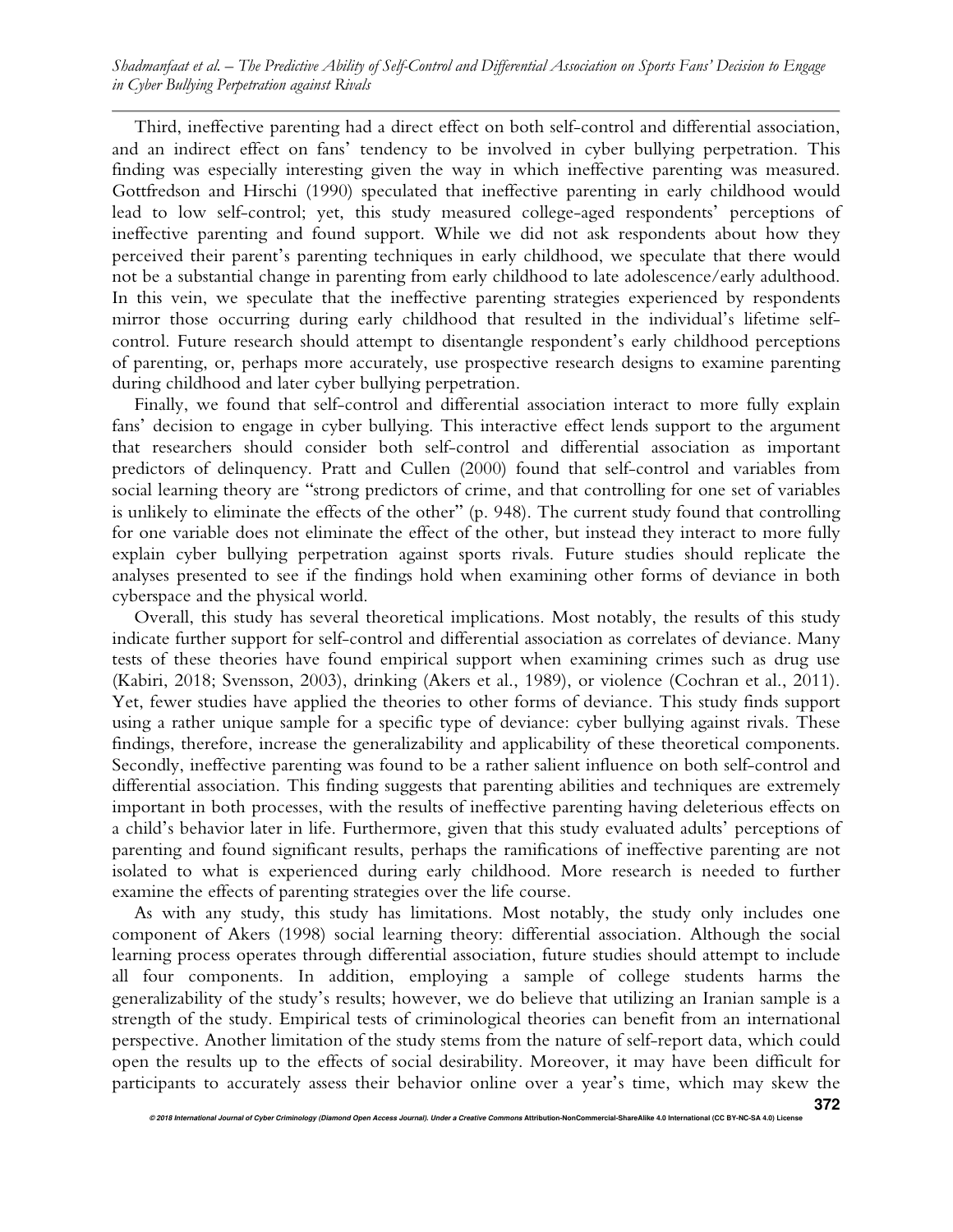

results. Additionally, the use of Likert scales may not appropriately measure our dependent and independent variables. Future research should utilize different methods of measurement in an effort to better study cyber bullying as a multifaceted phenomenon.

In summary, Gottfredson and Hirschi's (1990) self-control theory and differential association (Akers, 1998) both predict fans' decision to cyber bully rivals. Although both self-control and differential association have predictive power, we argue for a complementary model. Future studies should examine whether this complementary model continues to have empirical support in other realms of cyberspace as well as the physical world. Testing the predictive ability of criminological theories in cyberspace enhances our knowledge of new forms of deviance, and simultaneously expands the scope of the theories in ways that were unimaginable at the time of their inception.

## **References**

- Akers, R. L. (1998). *Social learning and social structure: A general theory of crime and deviance*. Boston, MA: Northeastern University Press.
- Akers, R. L., & Jensen, G. F. (2006). The empirical status of social learning theory of crime and deviance: The past, present, and future. In Cullen, F. T., Wright, J. P. & Blevins, K. R. (Eds.), *Taking stock: The status of criminological theory, advances in criminological theory*, (Vol. 15, pp. 37–76). New Brunswick, NJ: Transaction.
- Akers, R. L., La Greca, A. J., Cochran, J., & Sellers, C. (1989). Social learning theory and alcohol behavior among the elderly. *The Sociological Quarterly*, *30*(4), 625-638.
- Baek, H. (2018). Computer-specific parental management and online deviance across gender in South Korea: A test of self-control theory. *International Journal of Cyber Criminology*, *12*(1), 68- 83.
- Beran, T., & Li, Q. (2005). Cyber-harassment: A study of a new method for an old behavior. *Journal* of *Educational Computing Research, 32*(3), 265– 277. doi: 10.2190.8YQM-B04H-PG4D-BLLH
- Bergeron, N., & Schneider, B. H. (2005). Examining cross-national differences in peer-related aggression: A quantitative synthesis*. Aggressive Behavior, 31*(2), 116–137. doi: 10.1002.ab.20049
- Bossler, A. M., & Holt, T. J. (2010). The effect of self-control on victimization in the cyberworld. *Journal of Criminal Justice*, *38*(3), 227-236.
- Buker, H. (2011). Formation of self-control: Gottfredson and Hirschi's general theory of crime and beyond. *Aggression and Violent Behavior*, *16*(3), 265-276.
- Burruss, G. W., Bossler, A. M., & Holt, T. J. (2012). Assessing the mediation of a fuller social learning model on low self-control's influence on software piracy. *Crime and Delinquency*, *59*(8), 1157-1184.
- Chui, W. H., & Chan, H. C. O. (2013). Association between self-control and school bullying behaviors among Macanese adolescents. *Child Abuse and Neglect*, *37*(4), 237-242.
- Clevenger, S. L., Navarro, J. N., & Jasinski, J. L. (2016). A matter of low self-control? Exploring differences between child pornography possessors and child pornography producers/distributers using self-control theory. *Sexual Abuse*, *28*(6), 555-571.
- Cochran, J. K., Sellers, C. S., Wiesbrock, V., & Palacios, W. R. (2011). Repetitive intimate partner victimization: An exploratory application of social learning theory. *Deviant Behavior, 32*(9), 790-817.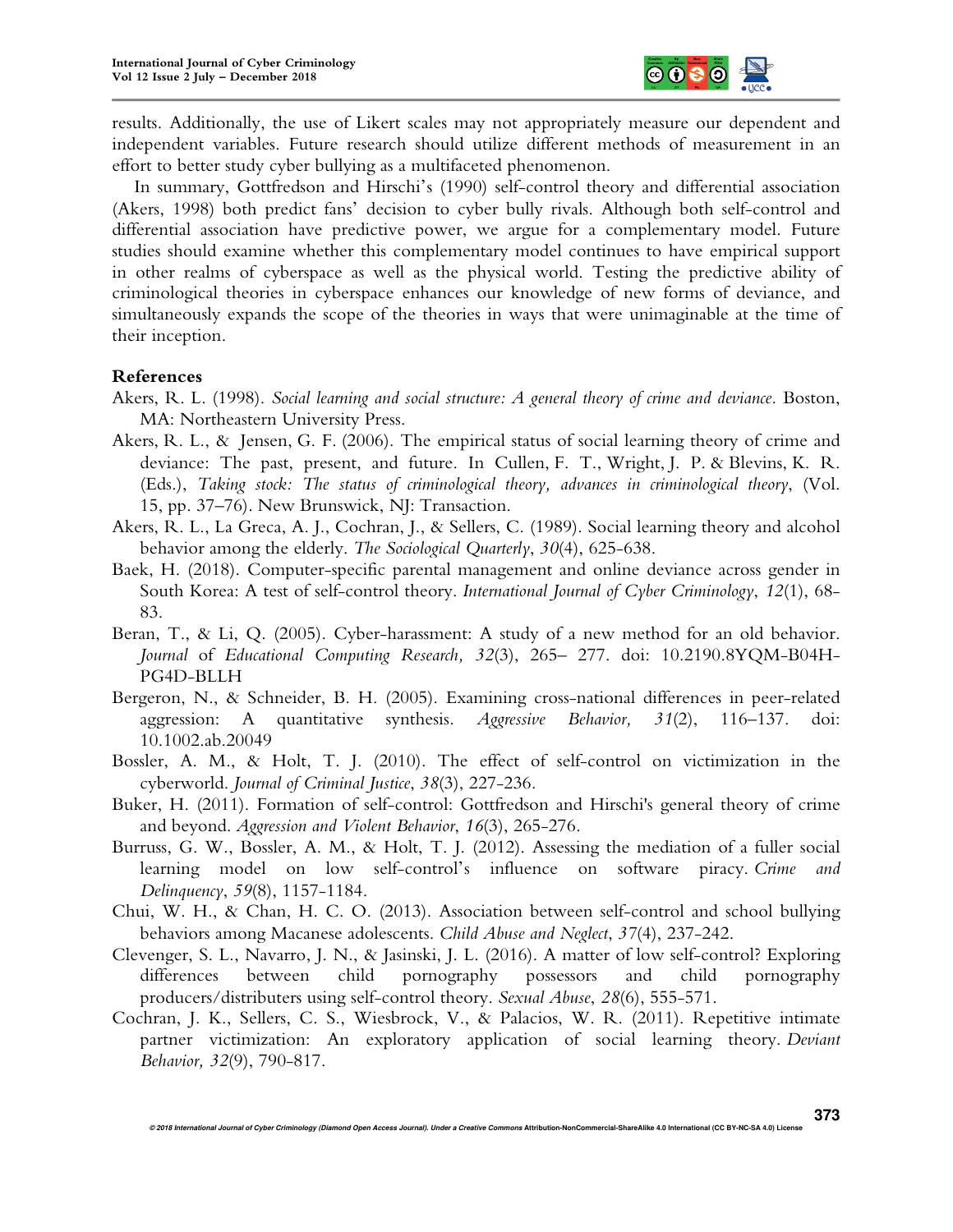- Gottfredson, M. R., & Hirschi, T. (1990). *A general theory of crime*. Palo Alto, CA: Stanford University Press.
- Grasmick, H. G., Tittle, C. R., Bursik Jr, R. J., & Arneklev, B. J. (1993). Testing the core empirical implications of Gottfredson and Hirschi's general theory of crime. *Journal of Research in Crime and Delinquency*, *30*(1), 5-29.
- Higgins, G. E., Fell, B. D., & Wilson, A. L. (2006). Digital piracy: Assessing the contributions of an integrated self control theory and social learning theory using structural equation modeling. *Criminal Justice Studies, 19*(1), 3-22.
- Higgins, G. E., & Makin, D. A. (2004). Self-control, deviant peers, and software piracy. *Psychological Reports*, *95*(3), 921-931.
- Hinduja, S., & Ingram, J. R. (2008). Self-control and ethical beliefs on the social learning of intellectual property theft. *Western Criminology Review*, *9*(2), 52-72.
- Hinduja, S., & Ingram, J. R. (2009). Social learning theory and music piracy: The differential role of online and offline peer influences. *Criminal Justice Studies*, *22*(4), 405-420.
- Holt, T. J., Bossler, A. M., & May, D. C. (2012). Low self-control, deviant peer associations, and juvenile cyberdeviance. *American Journal of Criminal Justice*, *37*(3), 378-395.
- Hope, T. L., Grasmick, H. G., & Pointon, L. J. (2003). The family in Gottfredson and Hirschi's general theory of crime: Structure, parenting, and self-control. *Sociological Focus*, *36*(4), 291- 311.
- ISNA. (2013). *Iranian Students' News Agency*. Retrived from http:..isna.ir.fa.service. Sports.
- Jaghoory, H., Björkqvist, K., & Österman, K. (2015). Cyber bullying among adolescents: A comparison between Iran and Finland. *Journal of Child and Adolescent Behavior*, *3*(6), 1-7.
- Juvonen, J., & Gross, E. F. (2008). Extending the school grounds? Bullying experiences in cyberspace. *Journal of School Health, 78*(9), 496–505. doi: 10.1111.j.1746-1561.2008.00335.x.
- Kabiri, S., Cochran, J. K., Severson, R., Shadmanfaat, S. M., Rahmati, M. M., & Sharepour, M. (2018). Social and personal controls and performance enhancing drug use: Toward an explanation of doping activity among professional athletes in Rasht, Iran. *Deviant Behavior*, *39*(11), 1483-1496.
- Katzer, C., Fetchenhauer, D., & Belschak, F. (2009). Cyber bullying: Who are the victims? A comparison of victimization in Internet chatrooms and victimization in school. *Journal of Media Psychology*, *21*, 25–36. doi: 10.1027.1864-1105.21.1.25
- Kobus, K. (2003). Peers and adolescent smoking. *Addiction*, *98*(1), 37-55.
- Kowalski, R. M., Limber, S. E., & Agatston, P. W. (2012). *Cyber bullying: Bullying in the digital age* (2nd ed.). Malden, MA: Wiley-Blackwell.
- Li, C. K., Holt, T. J., Bossler, A. M., & May, D. C. (2016). Examining the mediating effects of social learning on the low self-control—Cyber bullying relationship in a youth sample. *Deviant Behavior*, *37*(2), 126-138.
- Low, S., & Espelage, D. (2013). Differentiating cyber bullying perpetration from non-physical bullying: Commonalities across race, individual, and family predictors. *Psychology of Violence*, *3*(1), 39-52.
- Meldrum, R. C., Young, J. T., &Weerman, F. M. (2009). Reconsidering the effect of selfcontrol and delinquent peers: Implications of measurement for theoretical significance. *Journal of Research in Crime and Delinquency, 46*(3), 353-376.
- McGloin, J. M., & O'Neill Shermer, L. (2009). Self-control and deviant peer network structure. *Journal of Research in Crime and Delinquency*, *46*(1), 35-72.